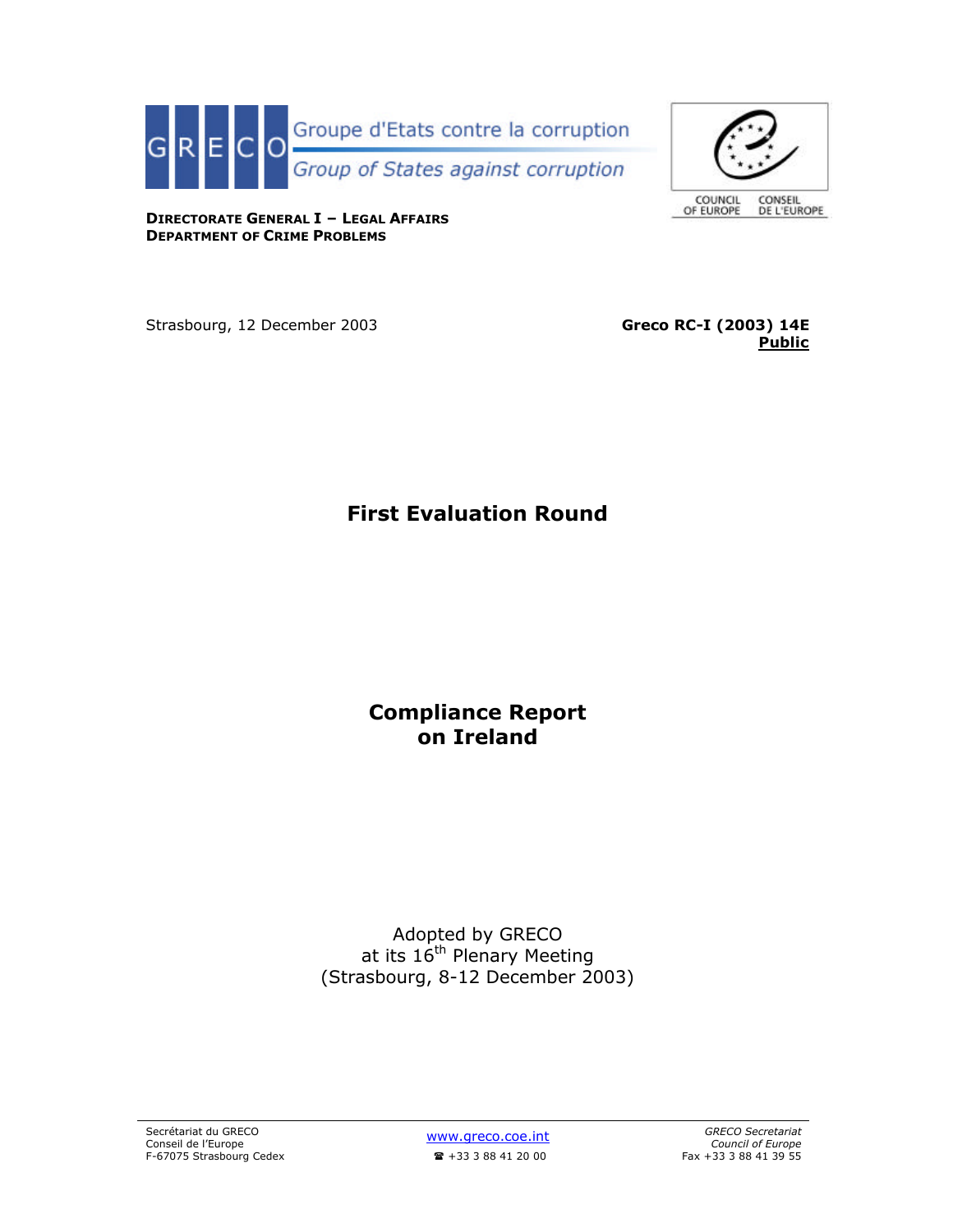# **I. INTRODUCTION**

- 1. GRECO adopted the First Round Evaluation Report on Ireland at its 7<sup>th</sup> Plenary Meeting (17-20 December 2001). This Report (Greco Eval I Rep (2001) 9E) was made public by GRECO, following authorisation by the authorities of Ireland on 20 December 2001.
- 2. In accordance with Rule 30.2 of GRECO's Rules of Procedure, the authorities of Ireland submitted their Situation Report (RS-report) on the measures taken to follow the recommendations on 13 October 2003.
- 3. At its 13th Plenary Meeting (24-28 March 2003), GRECO selected, in accordance with Rule 31.1 of its Rules of Procedure, Hungary and Spain to provide Rapporteurs for the compliance procedure. The Rapporteurs appointed were Mr Akos Kara on behalf of Hungary and Victor Quesada Morales on behalf of Spain. The Rapporteurs were assisted by the GRECO Secretariat in drafting the Compliance Report (RC-Report).
- 4. The RC-Report was adopted by GRECO, following examination and debate pursuant to Rule 31.7 of the Rules of Procedure, at its 16th Plenary Meeting (8-12 December 2003).
- 5. Under Article 15 para. 6 of the GRECO Statute and Rule 30.2 of the Rules of Procedure, the objective of the RC-Report is to assess the measures taken by the authorities of Ireland and, wherever possible, their effectiveness in order to comply with the recommendations contained in the Evaluation Report.

# **II. ANALYSIS**

6. It was recalled that GRECO in its Evaluation Report addressed 8 recommendations to Ireland. Compliance with these recommendations is dealt with below.

## **Recommendation i.**

- 7. *GRECO recommended developing a precise picture of the corruption situation in the country which sits securely outside of any mainstream intelligence system and detailed statistics and research to measure more clearly the extent of the corruption phenomenon in the country. This measure will assist in a proper evaluation of the response of the law-enforcement and criminaljustice mechanism to the threat of corruption.*
- 8. The authorities of Ireland have reported that as a general response to the recommendations made by GRECO, the Irish Police (An Garda Síochána), have established a Working Group, under the Chairmanship of a senior police official. The specific purpose of the Working Group, which held its inaugural meeting in March 2002, is to respond to the recommendations contained in the GRECO Evaluation Report insofar as they relate to the Police and, is involved in a wideranging consultation process within various sections of the Police. The Group consists of representatives from National Support Services, Crime Policy and Administration, Human Resources Management and Training and Development. The Working Group has initiated a number of studies to gather information and examine best practice in other Jurisdictions.
- 9. The Working Group, which has met on three occasions, has held discussions with staff involved in the gathering, analysis and dissemination of Intelligence at Security Section within the Police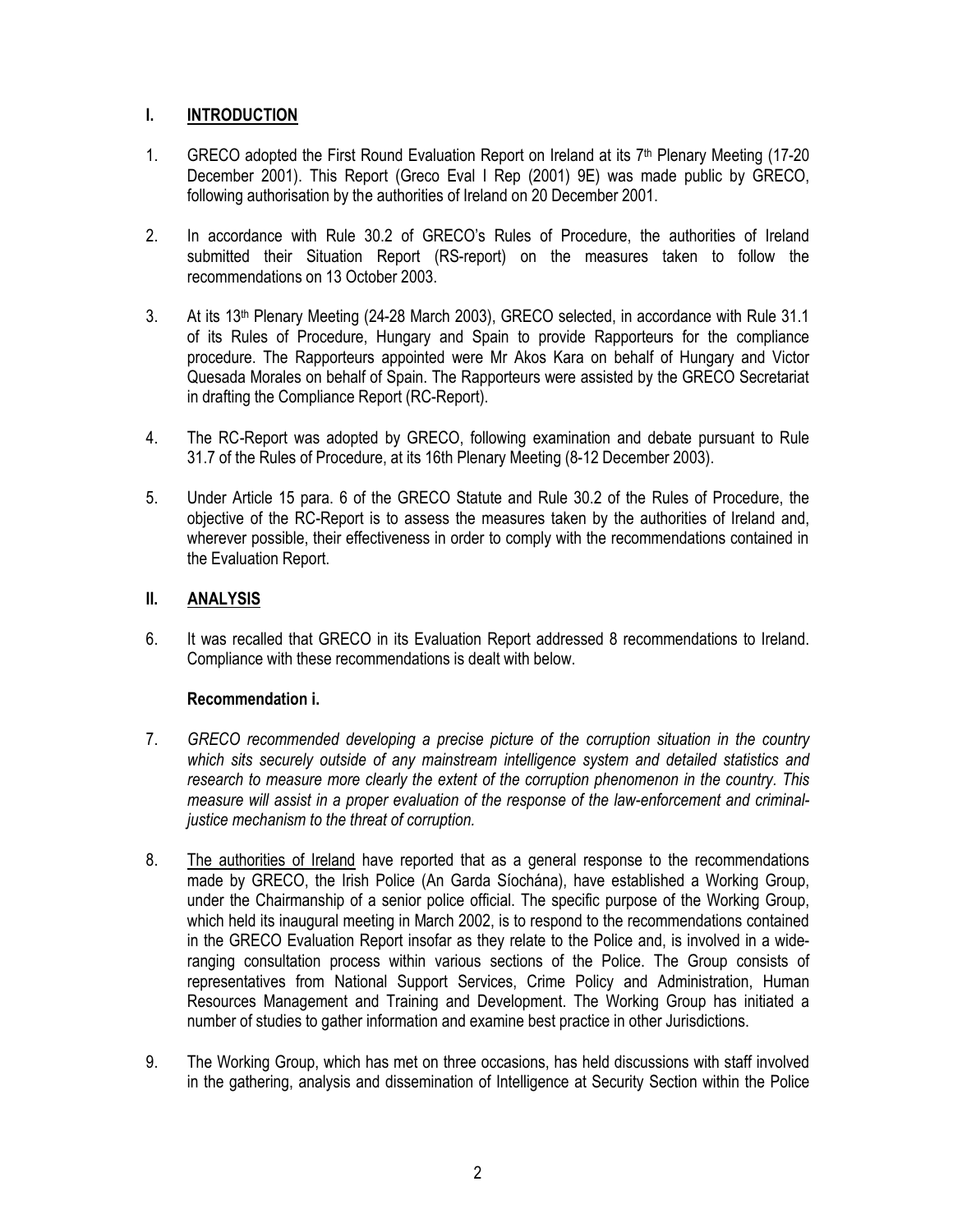Headquarters. It is currently developing a broad corruption index in order to provide a precise picture of the corruption situation within the State.

- 10. The Working Group is currently examining existing models from other Jurisdictions (the Netherlands, Spain and the United Kingdom). There are a variety of different models in existence and initial inspections would suggest that these are far from suitable for use in the Police. The Working Group is of the opinion that a further impediment to the development of a model is a general difficulty in compiling an appropriate definition of corruption. Their study is ongoing.
- 11. The Working Group is also conducting a study of all recent disciplinary files for instances of corruption. This study is ongoing but, as indicated to the Greco Evaluation Team in May 2001 and to the GRECO Plenary in December 2001, initial results indicate a very low level of corruption involving the Police.
- 12. GRECO was pleased with the long-term approach given to the development of a "precise picture of the corruption situation". GRECO noted that the scope of the Police study is limited to the Police itself – it does not address the corruption situation in the country as a whole. GRECO also noted that final results of the work were not yet available.
- 13. GRECO concluded that recommendation i. has been partly implemented.

## **Recommendation ii.**

 $\overline{a}$ 

- 14. *GRECO recommended establishing an obligation on civil servants to report cases of corruption known to them in the exercise of their duties to the authorities in charge of detecting, investigating and prosecuting corruption offences.*
- 15. The authorities of Ireland have reported a number of ongoing initiatives relating to this recommendation. Firstly, draft legislation was being prepared which would, if enacted, apply to all employees including civil and public servants to protect them from adverse treatment at the hands of their employers where they report wrongdoing by the employer ("blow the whistle"); Secondly, the Standards in Public Office Commission<sup>1</sup> is empowered, under the Standards in Public Office Act 2001, to investigate complaints involving acts or omissions of politicians and public officials where the circumstances are such as to be inconsistent with the proper performance of the functions of the office; Thirdly, a Civil Service Code of Standards and Behaviour, to be promulgated in early 2004, sets out in a single document the principles and standards which should govern the duties and behaviour of staff in the civil service. It states that civil servants who have doubts about the legality of a particular action which they are required to

<sup>1</sup> The Standards in Public Office Commission is an independent body, established on 10 December 2001 by the Standards in Public Office Act 2001. It replaced the Public Offices Commission established by the Ethics in Public Office Act 1995. The Commission supervises the Ethics in Public Office Acts 1995 and 2001 insofar as they apply to office holders (for example An Taoiseach (the Prime Minister), ministers and ministers of state), the Attorney General, ministerial special advisers, senior civil servants and directors and executives of specified public bodies. The Commission provides guidelines and advice on compliance with the Ethics Acts and, where appropriate, investigates and reports in relation to possible contraventions. The Commission's supervisory role under the Electoral Acts 1997 to 2002 relates to disclosure and limiting of political donations; disclosure, limiting and reimbursement of election expenditure and exchequer funding of political parties which received at least 2% of the first preference votes at the last preceding Dáil (Lower House) general election. Under the Oireachtas (Ministerial and Parliamentary Offices) (Amendment) Act 2001 the Commission has a supervisory role in relation to exchequer payments made to leaders of political parties with members in either House of the Oireachtas (Parliament). The Commission furnishes an Annual Report on its activities to the Minister for Finance which is laid before the Houses of the Oireachtas (Parliament).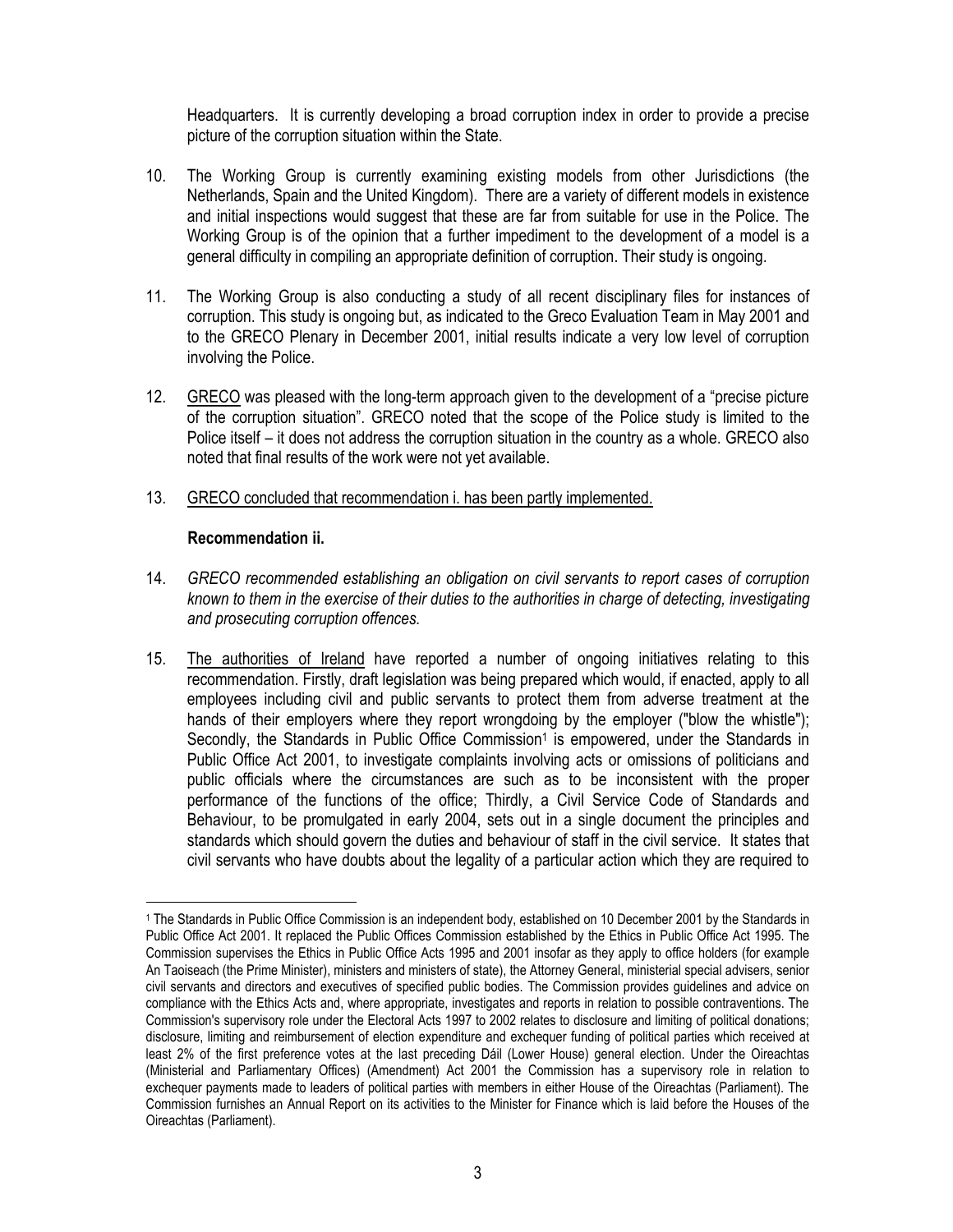take in the course of their official duties should refer the matter to their superiors whose responsibility it is to issue a direction on the matter, following legal advice where necessary.

- 16. GRECO took note of the ongoing development of anti-corruption measures in civil service in Ireland. However, it noted that these steps do not fully cover the substance of recommendation ii., and so it requested from the Irish authorities to report back on the concrete steps taken in order to establish the reporting obligation of public officials in the case of corruption offences encountered by them in the course of their duties.
- 17. GRECO concluded that recommendation ii. has been partly implemented.

## **Recommendation iii.**

- 18. *GRECO recommended launching within the law-enforcement agencies [notably An Garda Síochána (the Police) and the Public Prosecutors Office] and other private and public bodies which could be involved in the anti-corruption policies, a specific anti-corruption plan that should introduce a multi-agency focus and more proactive investigative strategies to help preventing and detecting criminal conduct or wrong doing and create a specialised body to make relevant suggestions in order to coordinate anti-corruption measures.*
- 19. The authorities of Ireland have reported that, firstly, the Government's current legislative programme includes proposals to amend both the Proceeds of Crime legislation, which provides for the civil forfeiture of proceeds of crime, and on the Criminal Assets Bureau Act 1996, to further target white collar crime and corruption in the public and private sectors. Secondly, the Tribunal of Inquiry into Certain Planning Matters and Payments (the Flood Tribunal) has issued a Second Interim Report, which deals with allegations concerning certain payments made to a former Government Minister. (It was recalled that the GRECO Evaluation Team met with Senior Counsel for the Tribunal - Paragraphs 2 and 16 of the Evaluation Report).
- 20. Arising from both these developments, an in-depth consultation process has been underway between the Department of Justice, Equality and Law Reform, the Office of the Attorney General and the Criminal Assets Bureau with a view to preparing specific amendments to existing legislation. The Government has recently approved proposals to draft such amendments (the bulk of which will be included in a Proceeds of Crime (Amendment) Bill, currently before Parliament. The proposed amendments will encompass additional measures to deal with corruption, aimed at strengthening the existing powers of the Criminal Assets Bureau, a multi-agency body, which combines police functions with those of the Office of the Revenue Commissioners and the Department of Social and Family Affairs (see Paragraph 25 of the Evaluation Report) and providing added impetus to its activities, particularly in the fight against corruption. At the same time, it is considered necessary to maintain the Constitutional balance on which the operations of the Criminal Assets Bureau, under the existing Proceeds of Crime legislation, depend.
- 21. The authorities have furthermore reported that certain administrative initiatives have been taken by the police and the Office of the Director of Public Prosecutions respectively. The Working Group which has been established (see recommendation i.) has identified two elements of the police corporate management system, namely the Corporate Strategy Plan and the Annual Policing Plan, as elements which should be utilised to highlight strategies to help prevent and detect criminal conduct involving corruption. Moreover, the Office of the Director of Public Prosecutions established a specialised anti-corruption unit on 10 February 2003. Its brief will include the role envisaged under the above recommendation, insofar as it relates to the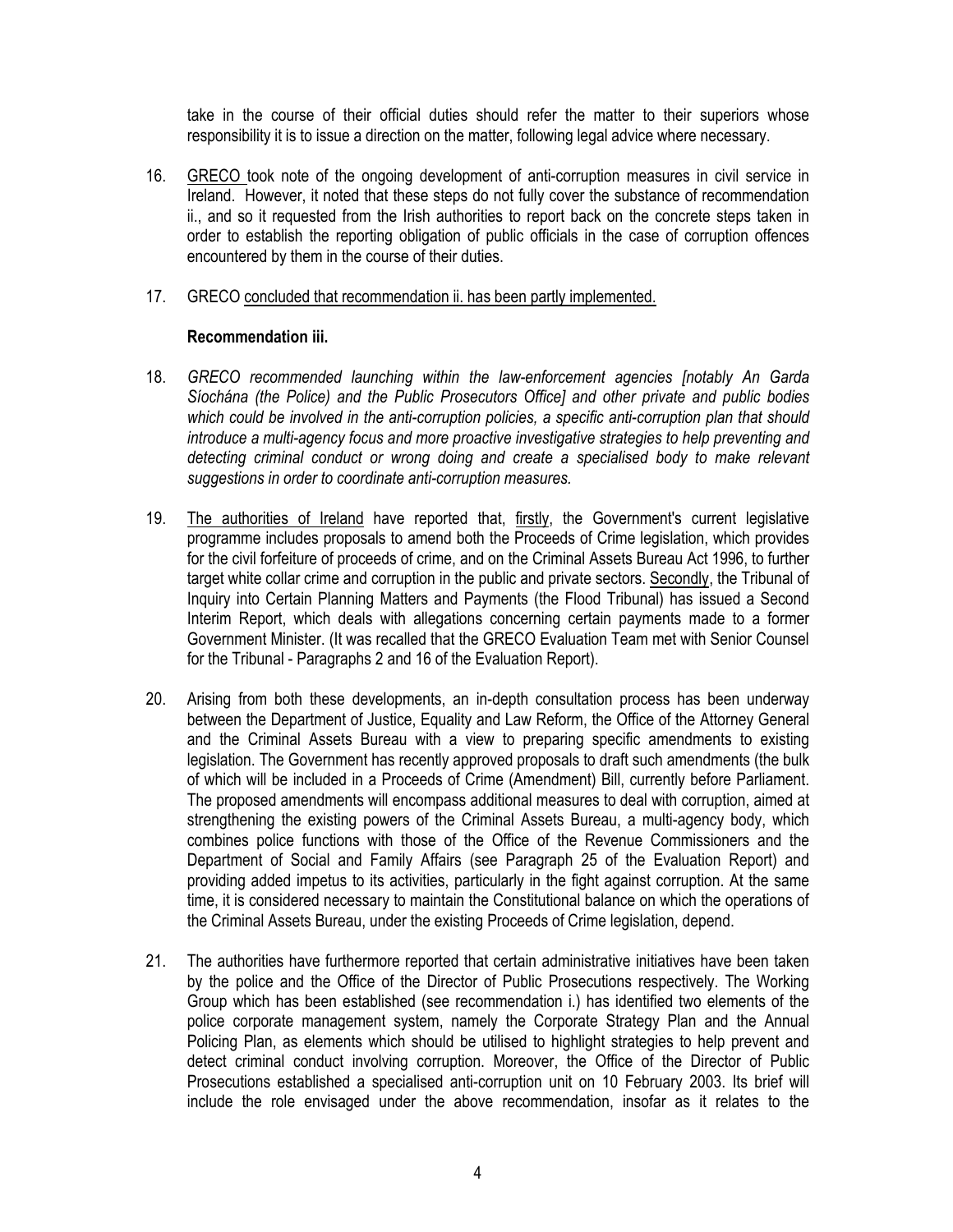Prosecution Office. The unit comprises five members of staff.

22. GRECO took note of the multidisciplinary approach to the development of anti-corruption measures described and concluded that recommendation iii. has been implemented satisfactorily.

## **Recommendation iv.**

- 23. *GRECO recommended introducing a formal informant handling policy within An Garda Síochána (the police).*
- 24. The authorities of Ireland have reported that a separate Working Group established within the Police chaired at Assistant Commissioner level, has issued a report in relation to this recommendation. The Commissioner has agreed the recommendations contained within the Working Group's Report and new policy guidelines have been issued. The guidelines established include :
	- Agent handling procedures these have been issued force-wide and are now also covered within detective training;
	- Audit Unit established to examine corruption levels within the force and disseminate lessons learned;
	- Within the Criminal Assets Bureau (CAB) it has been widened to also include anticorruption.
- 25. GRECO concluded that recommendation iv. has been implemented satisfactorily.

#### **Recommendation v.**

- 26. *GRECO recommended that An Garda Síochána (the police) review and strengthen its current approach to inspection and review to ensure firstly that the learning, which may be identified from corruption investigations, can be audited as being introduced back into the organisation and secondly that points of vulnerability within working practices and processes can be quickly identified and acted upon.*
- 27. The authorities of Ireland have stated that the Working Group (described under recommendation i.) has been in contact with the Director of the newly established Internal Audit Section of the Police to discuss ways to ensure that learning, which may be identified from corruption investigations, can be shown to have been, and to continue to be, acted upon and fed back into the organisation's policies and practices. The Internal Audit Section is considered to be in a position to identify any points of vulnerability within working practices and processes so as to enable weaknesses to be quickly identified and acted upon,
- 28. GRECO took note of the information provided, indicating that a dialogue with the Audit Section had been initiated. Any concrete results of this activity, which was in its initial stages, had not been reported.
- 29. GRECO concluded that recommendation v. has been implemented satisfactorily.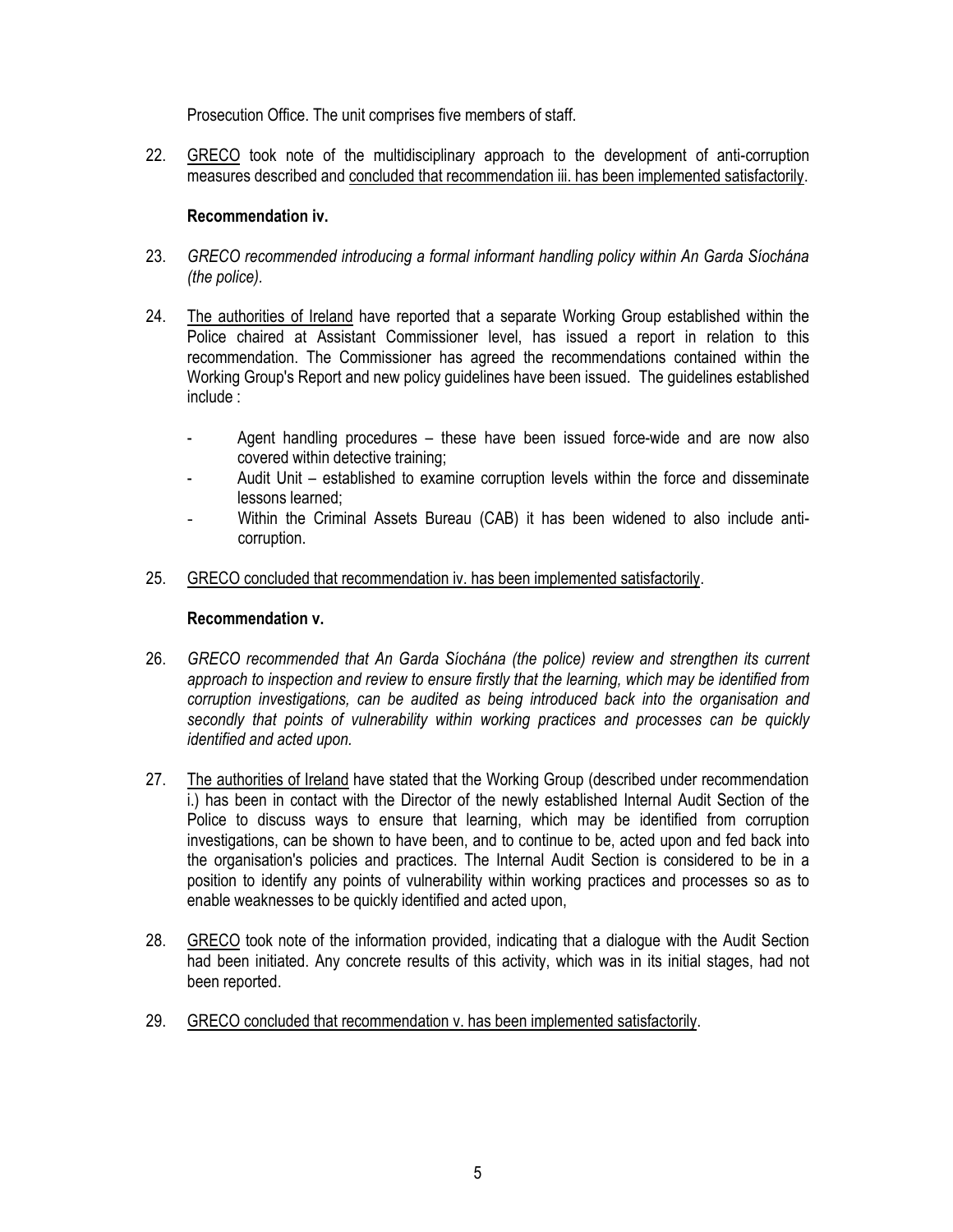## **Recommendation vi.**

- 30. *GRECO recommended organising, in addition to the existing initiatives, appropriate training - in particular on the typologies of corruption and the unique challenges of investigation, including its international dimension - for police officers and prosecutors dealing with corruption and connected offences.*
- 31. The authorities of Ireland have reported that the Police College, "Templemore", was currently reviewing the system of training in relation to corruption. Management at the College had examined the possibility of introducing a segment on corruption to all promotion courses, detective training courses (with particular emphasis on investigative units within National Support Services) and management courses. Any new programme would outline the typologies involved and identify the unique challenges involved in investigating corruption. The actual drafting of an appropriate anti-corruption training programme had recently commenced.
- 32. The Office of the Director of Public Prosecutions, had established a specialised anti-corruption unit. The unit's brief will include appropriate training in relation to corruption.
- 33. GRECO took note of the ongoing activities reported. It was looking forward to additional information with regard to any concrete changes/amendments to various training curricula concerned.
- 34. GRECO concluded that recommendation vi. has been partly implemented.

## **Recommendation vii.**

- 35. *GRECO recommended giving consideration to whether it is preferable to initiate and carry on, with regard to serious allegations of corruption, parallel criminal Garda investigations in order to safeguard the necessary evidential material.*
- 36. The authorities of Ireland have stated that the legislation governing Tribunals of Inquiry provides that evidence given in the course of a Tribunal cannot be used in the course of a criminal trial. However, this does not prevent co-operation between the Tribunals of Inquiry and the Police. The Working Group (see recommendation i.) has recognised the importance of safeguarding any evidence discovered by the Tribunals that may be required at a later criminal investigation. Moreover, Officers from the Criminal Assets Bureau monitor the public sessions of the Tribunals and follow up any disclosures of corruption made in the public domain.
- 37. The authorities have also stated that the reports of the Tribunals may be sent to the Prosecution Service, Police or other law enforcement agencies (directly or via the Prime Ministers Office)
- 38. Moreover, in late 2002, the Minister for Justice, Equality and Law Reform announced that he would bring forward legislation to provide for a new statutory mechanism for investigations into matters of significant and urgent public concern. The new procedure aims to introduce a costeffective and speedy mechanism for the collection of evidence and the establishment, in so far as is possible, of the facts about any given situation. The legislation is supposed to have general application, and could therefore be used for the purposes of an investigation relating to matters of alleged corruption, without prejudice to any criminal investigation. As in the case of Tribunals of Inquiry, the evidence given would not be admissible in any criminal or other proceedings against